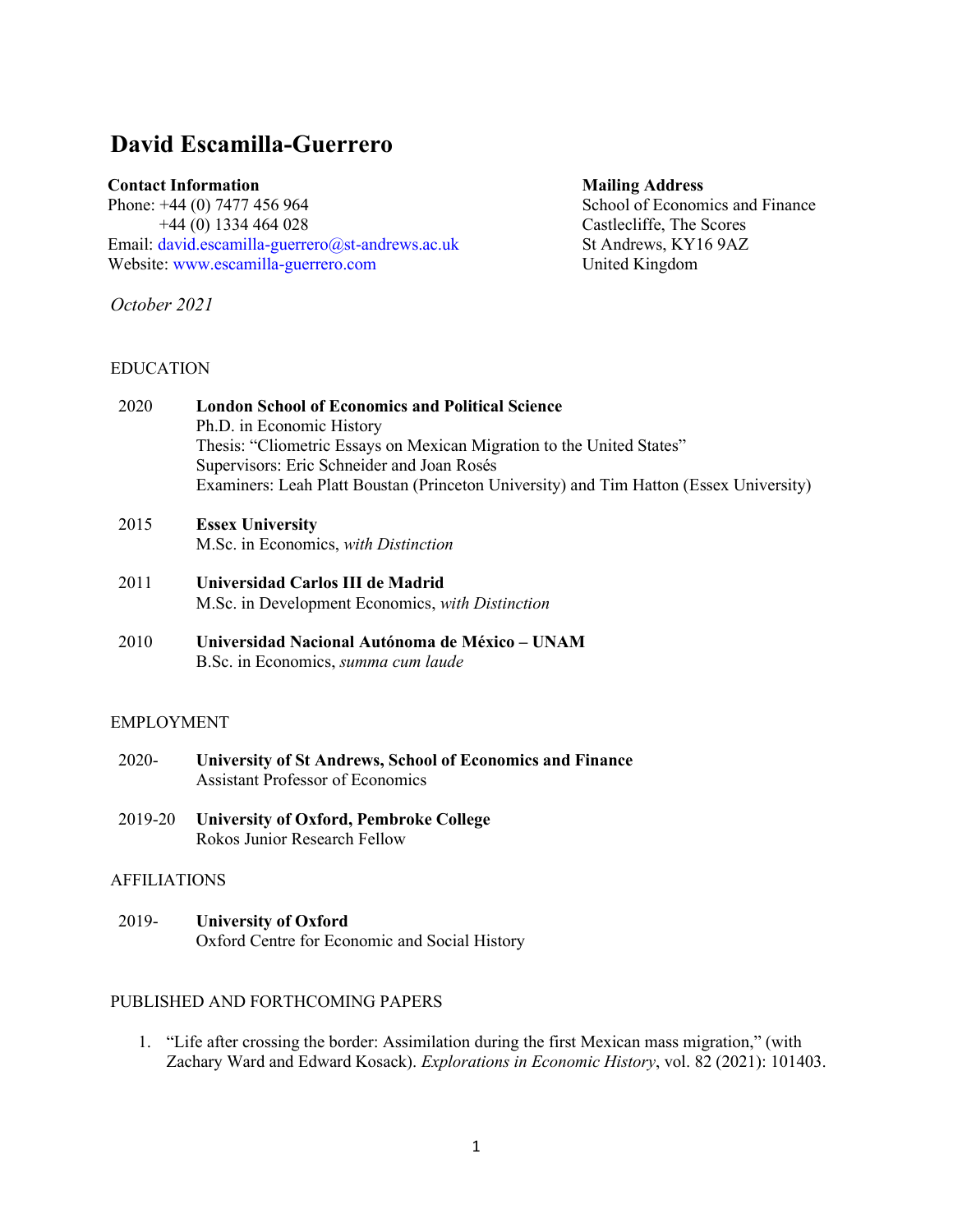2. "Revisiting Mexican Migration in the Age of Mass Migration: New Evidence from Individual Border Crossings," *Historical Methods* 53, no. 4 (2020): 207–25.

#### WORKING PAPERS

- 1. "Migrant self-selection and Random Shocks: Evidence of the Panic of 1907," (with Moramay López-Alonso). Revisions requested by *The Journal of Economic History*.
- 2. "Initial Determinants of Mexican Mass Migration", London School of Economics, mimeograph, 2020.
- 3. "What are the effects of expanding a social pension program on extreme poverty and labor supply? Evidence from Mexico's pension program for the elderly," (with Clemente Ávila-Parra). World Bank Policy Research WP No. 8229, October 2017.

#### OTHER PUBLICATIONS

- 1. "Christy Thornton, Revolution in development: Mexico and the governance of the global economy." *The Economic History Review*, 74 (2020): 864-865.
- 2. "La Pobreza Rural en México. Perspectivas de Política Pública," (with Ricardo Aparicio and Nayeli Salgado), in *El Agro y las áreas rurales en el México del Siglo XXI*, UNAM, 2014. (Available in Spanish only).

## **TEACHING**

- 2020-21 **University of St Andrews, School of Economics and Finance** (Lecturer) EC4424 The Economics of Migration EC4428 Topics in Economic History
- 2019-20 **University of Oxford, Pembroke College** (Tutor) Economics of Developing Countries Labor Economics and Industrial Relations
- 2018-19 **London School of Economics, Department of Economic History** (Teaching Assistant) EH225 Latin America and the International Economy
- 2017-18 **London School of Economics, Department of Economic History** (Teaching Assistant) EH101 The Internationalization of Economic Growth

## FELLOWSHIPS AND ACADEMIC AWARDS

- Arthur H. Cole Grant. Economic History Association, 2021. Project: "Minimum wage and gender inequality in the long run: Evidence from Mexico." Annual grant: \$5,000.
- Carnevali Research Grant. Economic History Society, 2020. Project: "The long-run effects of refugees. Evidence from the Mexican Revolution." Annual grant: £5,000.
- Doctoral Scholarship. London School of Economics, 2018-19. Annual grant: £6,500.
- Poster Prize Winner  $20<sup>th</sup>$  Century Category. International Economic History Association, 2018.
- New Researcher Poster Prize. Economic History Society, 2018.
- Ph.D. Research Fellowship. World Institute for Development Economics Research, 2018.